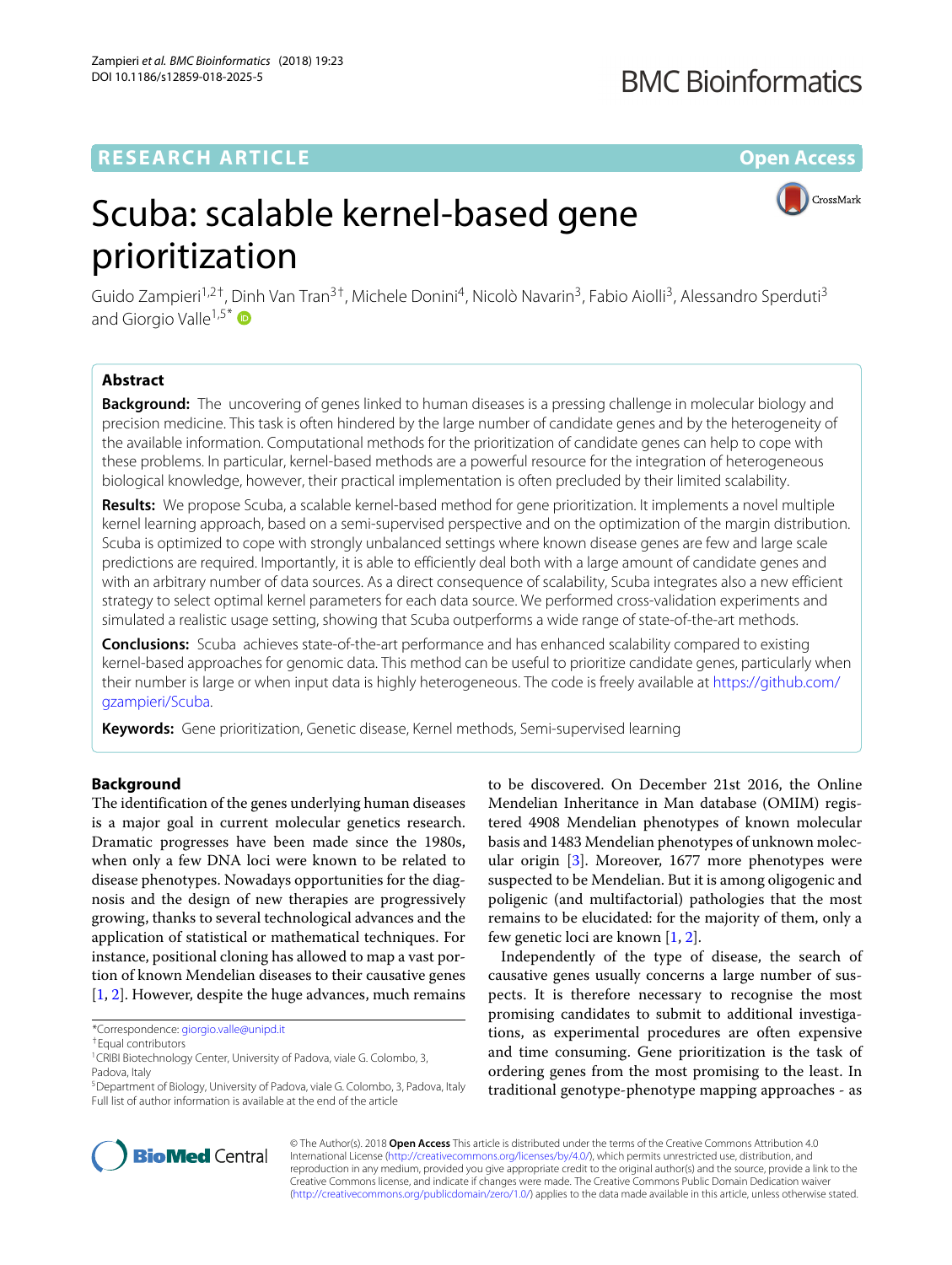well as in genome-wide association studies - the first step is the identification of the genomic region(s) wherein the genes of interest lie. Once the candidate region is identified, the genes there residing are prioritized and finally analysed for the presence of possible causative mutations [\[1\]](#page-10-0). More recently, in new generation sequencing studies this process is inverted as the first step is the identification of mutations, followed by prioritization and final validation [\[4\]](#page-10-3). Prioritization criteria are usually based on functional relationships, coexpression and other clues linking genes together. In general, all of them follow the "guilt-by-association" principle, i.e. disease genes are sought by looking for similarities to genes already associated to the pathology of interest [\[1\]](#page-10-0).

In the last few years, computational techniques have been developed to aid researchers in this task, applying both statistics and machine learning [\[5\]](#page-10-4). Thanks to the advent of high-throughput technologies and new generation sequencing, a huge amount of data is in fact available for this kind of investigations. In particular, computational methods are essential for multi*omics* data integration, that has been recognised as a valuable strategy for understanding genotype-phenotype relationships [\[6\]](#page-10-5). In fact, clues are often embedded in different data sources and only their combination leads to the emergence of informative patterns. Furthermore, incompleteness and noise of the single sources can be overcome by inference across multiple levels of knowledge.

Several popular algorithms for pattern analysis are based on *kernels*, which are mathematical transformations that permit to estimate the similarity among items (in our case genes) taking into account complex data relations [\[7\]](#page-10-6). Importantly, kernels provide a universal encoding for any kind of knowledge representation, e.g. vectors, trees or graphs. When data integration is required, a multiple kernel learning (MKL) strategy allows a data-driven weighting/selection of meaningful information [\[8\]](#page-10-7). The goal of MKL is indeed to learn optimal kernel combinations starting from a set of predefined kernels obtained by various data sources. Through MKL the issue of combining different data types is then solved by converting each dataset in a kernel matrix.

Numerous MKL approaches have been proposed for the integration of genomic data  $[9, 10]$  $[9, 10]$  $[9, 10]$  and some of them have been applied to gene prioritization  $[11-14]$  $[11-14]$ . De Bie et al. formulated the problem as a one-class support vector machine (SVM) optimization task [\[11\]](#page-10-10), while Mordelet and Vert tackled it through a biased SVM in a *positive-unlabelled* framework [\[13,](#page-10-12) [15\]](#page-10-13). Recently, Zakeri et al. proposed an approach for learning non-linear logeuclidean kernel combinations, showing that it can more effectively detect complementary biological information

compared to linear combinations-based approaches [\[14\]](#page-10-11). However, as highlighted in a recent work by Wang et al. [\[9\]](#page-10-8), current methods share two limitations: high computational costs - given by a (at least) quadratic complexity in the number of training examples - and the difficulty to predefine optimal kernel functions to be fed to the MKL machine.

In this work we tackle these issues by proposing a novel scalable gene prioritization method based on a particular MKL approach [\[16\]](#page-10-14). By this approach, the optimal kernel is efficiently computed by maximizing the distance between positive and negative examples and optimizing the margin distribution [\[17\]](#page-10-15). This permits to obtain a high scalability relatively to the number of kernels, with a linear time complexity and a practically constant memory requirement. However, this approach assumes comparable label noise in the two example distributions, which does not reflect the case in consideration. Moreover, it does not scale with the number of training examples. Here we introduce a new algorithm, specifically adapted to a *positive-unlabelled* unbalanced framework and we apply it to gene prioritization for the first time. The new learning algorithm has an additional gain in scalability that comes particularly useful when large numbers of genes have to be prioritized. This scalability allows us to transform each data source by multiple kernels and alleviates the issue of defining appropriate base kernels for each source. We called the proposed method Scuba (SCalable UnBAlanced gene prioritization).

From an experimental point of view, here we focus on the integration of multiple gene networks whose edges symbolize functional relationships from heterogeneous sources and we employ two different test settings. In the first setting, we reproduce the procedure presented in a previous work by Chen et al. [\[18\]](#page-10-16), built upon cross-validation experiments [\[19\]](#page-10-17) on collections of known disease genes. This kind of evaluation is useful to compare different methods, but results may suffer from overestimation due to the reliance of many data repositories on medical literature or external data sources like OMIM [\[3\]](#page-10-2). Such dependence introduces a bias that may favour the retrieval of known disease genes. Thus, as a second validation we employ a more realistic setting, following a previous evaluation of gene prioritization tools by Börnigen et al. [\[20\]](#page-10-18). Here performance measures focus on the ability of predicting disease genes discovered subsequently to the last update of datasets.

Overall, we compare Scuba with other 14 gene prioritization systems, including other 2 kernel-based methods and 8 web tools. We find that Scuba has competitive accuracy and in particular yields the best results in genomewide prioritizations, showing its value for large-extent applications.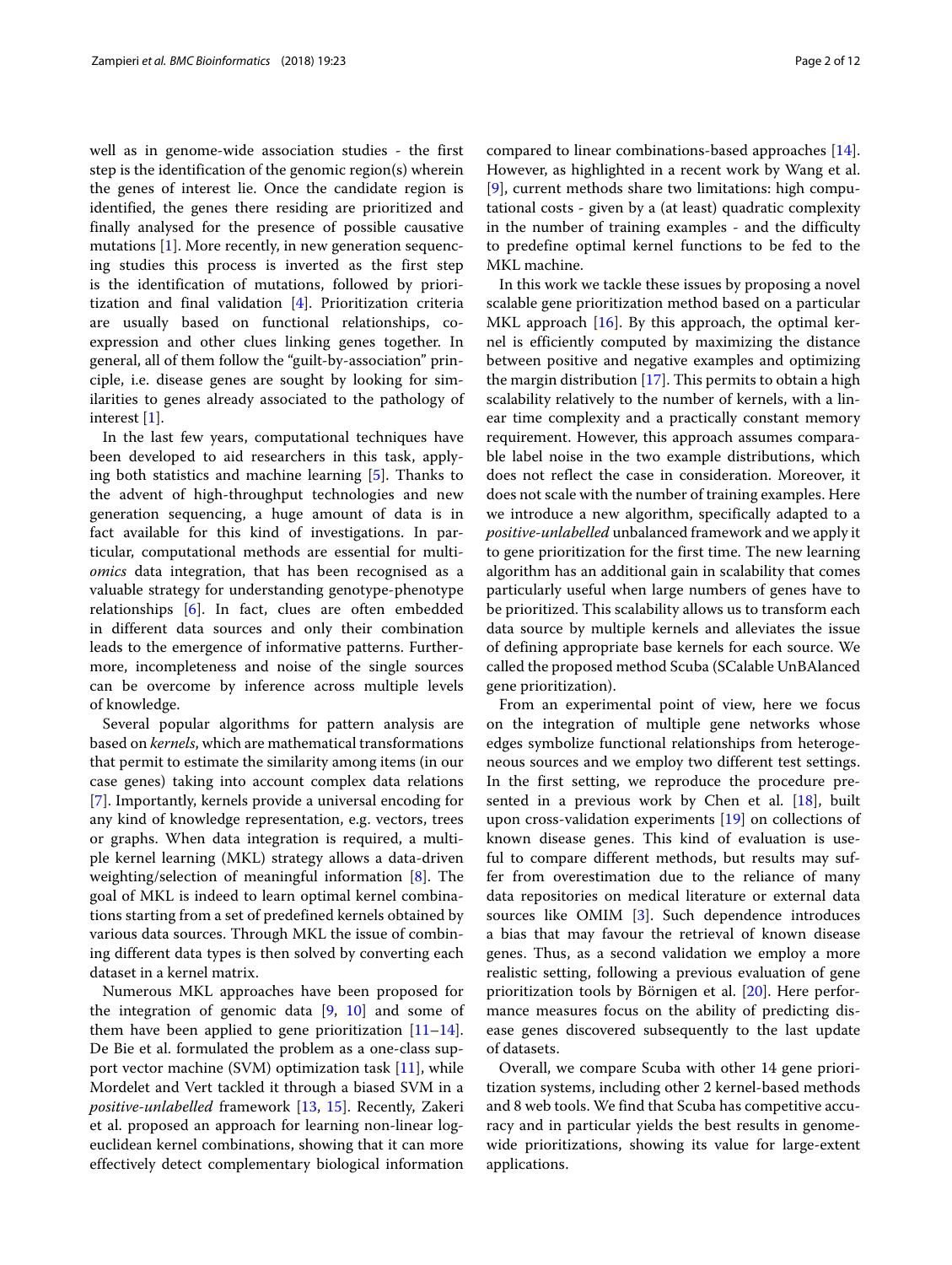## **Methods**

In this section, we first introduce and formalize some concepts that will be used throughout this paper. Then, we present the proposed approach in detail.

**Disease gene prioritization**: Let us consider a set of genes  $G = \{g_1, g_2, \ldots, g_N\}$  that represents either the global set of genes in the genome or a subset of it. Given another set  $\mathcal{P} = \{g_1, g_2, \ldots, g_m\}, \mathcal{P} \subset \mathcal{G}$  containing genes known to be associated to a genetic disease, gene prioritization is the task that aims to rank genes in the set of candidates  $U = G \backslash \mathcal{P} = \{g_{m+1}, g_{m+2}, \ldots, g_N\}$ according to their likelihood of being related to that disease. Genes in P are labelled as *positive* and represent a secure source of information. In contrast, candidate genes in U are technically *unlabelled*, as we expect that some of them may be associated to the disease but we do not know which ones. Under this notation, this problem can be posed as a *positive-unlabelled* (PU) learning task [\[13,](#page-10-12) [15\]](#page-10-13).

**Kernel**: *Kernels* can be informally seen as similarity measures between pairs of data examples. Mathematically, such similarities are defined by inner products between vectors of corresponding examples in a Hilbert space  $H$ , without the need of an explicit transformation to that space. A kernel function *k* on  $\mathcal{X} \times \mathcal{X}$  is then formally defined as:

$$
k: \mathcal{X} \times \mathcal{X} \longrightarrow \mathcal{R}
$$

$$
k(x_1, x_2) = \langle \phi(x_1), \phi(x_2) \rangle
$$

where  $x_1, x_2 \in \mathcal{X}, \phi$  is a mapping  $\phi : \mathcal{X} \longrightarrow \mathcal{H}$  and *k* needs to be (1) symmetric, i.e.  $k(x_1, x_2) = k(x_2, x_1)$ (2) semi-definite, i.e. the kernel matrix defined by  $k_{ii}$  =  $k(x_i, x_j)$  has all eigenvalues  $\geq 0$ . Kernels can be used to define similarities starting from various data types, like graph nodes.

**Graph node kernel:** A graph  $G = (V, E)$  is a structure consisting of a node set  $V = \{v_1, \ldots, v_N\}$  and an edge set  $E = \{(v_i, v_j)|v_i, v_j \in V\}$ . A graph node kernel aims at defining a similarity between any couples of nodes in a graph. A considerable number of graph node kernels have been introduced. The most popular is the diffusion kernel [\[21\]](#page-10-19) which is based on the heat diffusion phenomenon. The key idea is to allow a given amount of *heat* on each node and let it *diffuse* through the edges. The similarity between two nodes  $v_i$ ,  $v_j$  is then measured as the amount of heat starting from *vi* and reaching *vj* over an infinite time interval. In the diffusion kernel the heat flow is proportional to the number of paths connecting two nodes, introducing a bias that penalizes peripheral nodes with respect to central ones. This problem is tackled by a modified version called Markov exponential diffusion kernel (MEDK) [\[22\]](#page-10-20) where a Markov matrix replaces the adjacency matrix. Another kernel called Markov diffusion kernel (MDK) [\[23\]](#page-10-21), exploits the notion of *diffusion distance*, a measure of similarity between patterns of heat diffusion. The regularized Laplacian kernel (RLK) [\[24\]](#page-10-22) implements instead a normalized version of the random walk with restart model and defines the node similarity as the number of paths connecting two nodes with different lengths.

## **Scalable multiple kernel learning: EasyMKL**

We approach the problem of disease gene prioritization by employing a graph-based integration in which we use graph node kernels to extract gene information and encode it in the form of kernel matrices. However, a big challenge is how to effectively combine kernels when building predictive systems. This challenge can be solved by MKL. In the following, we first formalize the MKL problem and we then briefly introduce a scalable MKL algorithm named EasyMKL [\[16\]](#page-10-14).

Given a set of pre-defined kernels, multiple kernel learning is a task that aims at finding an optimal kernel combination:

$$
\mathbf{K} = \psi(\mathbf{K}_1, \mathbf{K}_2, \dots, \mathbf{K}_R). \tag{1}
$$

Recently, many MKL methods have been proposed [\[8,](#page-10-7) [9\]](#page-10-8). However, most of them require a long computation time and a high memory consumption, especially when the number of pre-defined kernels is high. To tackle these limitations, a scalable multiple kernel learning named EasyMKL has been previously proposed [\[16\]](#page-10-14). This method focuses on learning a linear combination of the input kernels with positive linear coefficients, namely

$$
\mathbf{K} = \sum_{r=1}^{R} \eta_r \mathbf{K}_r, \ \eta_r \ge 0, \tag{2}
$$

where  $\eta = (\eta_1, \dots, \eta_R)$  is the coefficient vector. In a fully supervised binary task, EasyMKL computes the optimal kernel by maximizing the distance between positive and negative examples. The base learner is a kernel-based approach for the optimization of the margin distribution in binary classification or ranking [\[17\]](#page-10-15).

In order to present its formulation, let us first define the probability distribution  $\gamma \in \mathbb{R}^N_+$  representing weights assigned to training examples and living in the domain  $\Gamma = \{ \gamma \in \mathbb{R}^N_+ | \sum_{i \in \mathcal{P}} \gamma_i = 1, \sum_{i \in \mathcal{N}} \gamma_i = 1 \}, \text{ where } \mathcal{N} \text{ is }$ the set of negative examples. From this definition, it follows that any element  $\gamma \in \Gamma$  represents a pair of points in the input space: the first one is constrained to the convex hull of positive training examples and the second one to the convex hull of negative training examples. As stated above, EasyMKL maximizes the distance between positive and negative examples, optimizing the margin distribution at the same time. Under this notation, the task can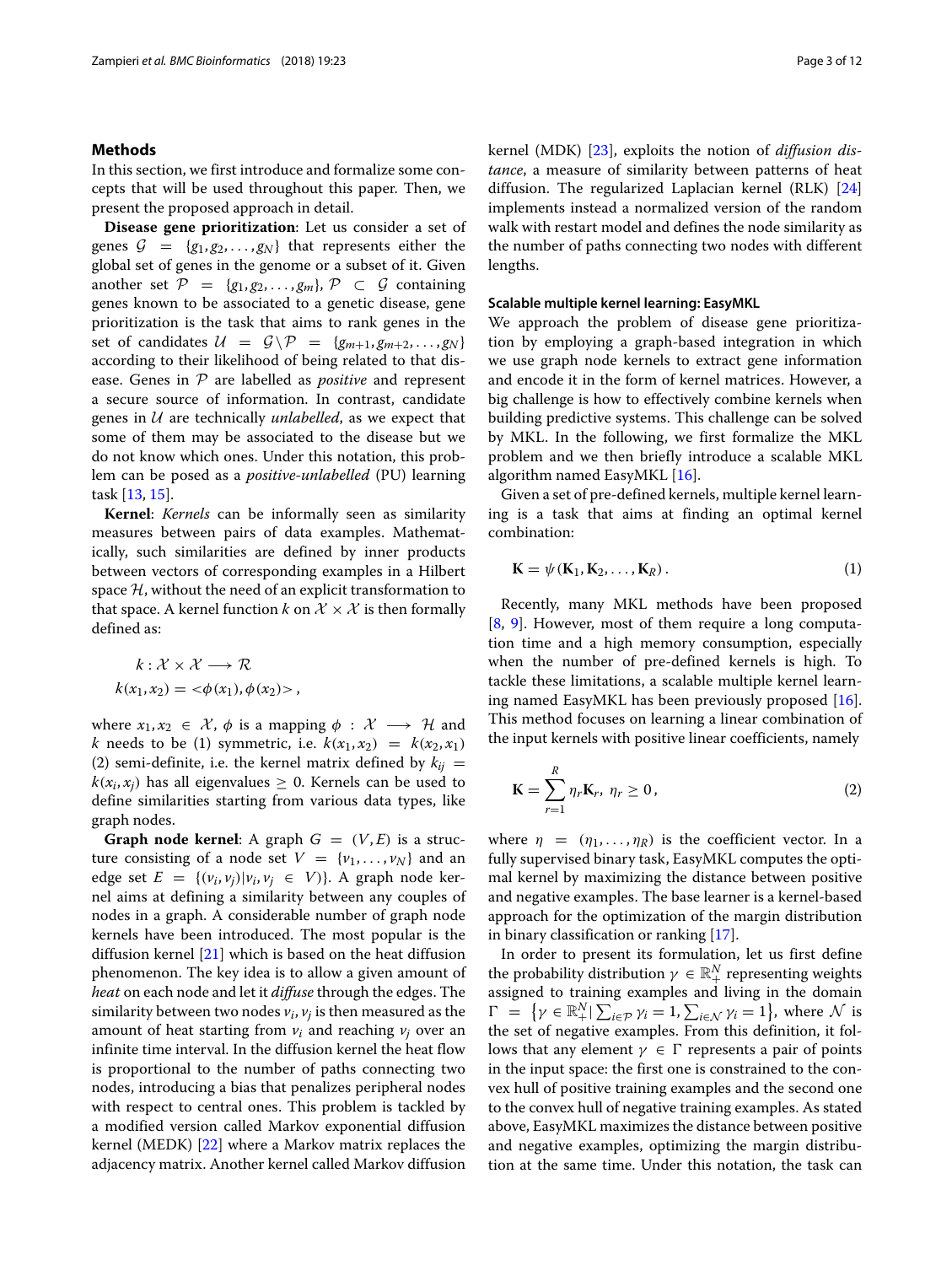be posed as a min-max problem over variables  $\gamma$  and  $\eta$  as follows:

$$
\max_{\eta: \|\eta\|_2 \le 1} \min_{\gamma \in \Gamma} (1 - \lambda) \gamma^\top \mathbf{Y} \left( \sum_r \eta_r \mathbf{K}_r \right) \mathbf{Y} \gamma + \lambda \gamma^\top \gamma. \tag{3}
$$

Here **Y** is a diagonal matrix containing the vector of example labels, +1 for the positive and -1 for the negative. Optimization of the first term alone leads to an optimal probability distribution  $\gamma^*$  representing the two nearest points in the convex hulls of positive and negative examples, equally to a hard SVM task using a kernel **K** [\[17\]](#page-10-15). The second term represents a quadratic regularization over γ whose objective solution is the squared distance between positive and negative centroids in the feature space. The regularization parameter  $\lambda \in [0,1]$  permits to tune the objective to optimize, by balancing between the two critical values  $\lambda = 0$  and  $\lambda = 1$ . When  $\lambda = 0$  we obtain a pure hard SVM objective, while when  $\lambda = 1$  we get a centroid-based solution.

It can be shown that this problem has analytical solution in the  $\eta$  variable, so that the previous expression can be reshaped into:

<span id="page-3-0"></span>
$$
\min_{\gamma \in \Gamma} (1 - \lambda) \gamma^{\top} \mathbf{Y} \mathbf{K}^s \mathbf{Y} \gamma + \lambda \gamma^{\top} \gamma, \tag{4}
$$

where  $\mathbf{K}^s = \sum_r^R \mathbf{K}_r$  is the sum of the pre-defined kernels. This minimization can be efficiently solved and only requires the sum of the kernels. The computation of the kernel summation can be easily implemented incrementally and only two matrices need to be stored in memory at a time. As shown in  $[16]$ , EasyMKL can deal with an arbitrary number of kernels using a fixed amount of memory and a linearly increasing computation time.

Once the problem in Eq. [4](#page-3-0) is solved, we have an optimal distribution  $\gamma^*$  and we are able to obtain the optimal kernel weights  $\eta_r^*$  by using the formula:

$$
\eta_r^* = \frac{\gamma^* Y K_r Y \gamma^*}{\sum_{r=1}^R \gamma^* Y K_r Y \gamma^*}.
$$
\n(5)

The optimal kernel is thus evaluated as  $\mathbf{K}^* = \sum_r^R \eta_r^* \mathbf{K}_r$ . Finally, by replacing  $K^s$  with  $K^*$  in Eq. [4,](#page-3-0) we can get the final probability distribution  $\gamma^*$ .

## **Unbalanced multiple kernel learning: Scuba**

In the previous section we introduced EasyMKL, a scalable, efficient kernel integration approach. However, the gene prioritization task has two additional issues that complicate the work. First, our learning setting is not fully supervised: an assumption is that there are some positive examples hidden among the negatives and we want to retrieve them. Thus, we have the certainty about positive examples but not about negative ones. Second, the number of known disease genes is typically much smaller than the number of candidates, making the problem strongly

unbalanced. For these reasons, inspired by a previous work [\[25\]](#page-10-23) we propose a new MKL algorithm based on EasyMKL that not only inherits its scalability, but also efficiently deals with an unbalanced setting.

In order to clearly present our method, we first need to highlight the different contributions given by positive and unlabelled examples. Therefore, we define **K**+, **K**− and  $K^{+-}$  the sub-matrices of  $K^s$  pertaining to positivepositive, unlabelled-unlabelled and positive-unlabelled example pairs, respectively. Schematically, we have:

$$
\mathbf{K}^s = \begin{pmatrix} \mathbf{K}^+ & \mathbf{K}^{+-} \\ \mathbf{K}^{-+} & \mathbf{K}^- \end{pmatrix}.
$$

being **K**−+ the transpose of **K**+−. In other words, **K**+ contains similarities among positive examples  $g_i \in \mathcal{P}, i =$ 1, ... *m*, **K**− contains similarities among unlabelled examples *g<sub>j</sub>* ∈  $U$ , *j* = *m* + 1, . . . *N* and **K**<sup>+−</sup> includes similarities between positive-unlabelled example pairs. In the same way, we define  $\gamma_+$  and  $\gamma_-$  as the probability vectors associated to positive and unlabelled examples, respectively.

Under this change of variables, we reformulate the problem as:

$$
\min_{\gamma \in \Gamma} \gamma_+^{\top} \mathbf{K}^+ \gamma_+ - 2 \gamma_+^{\top} \mathbf{K}^{+-} \gamma_- + \gamma_-^{\top} \mathbf{K}^- \gamma_- \n+ \lambda_+ \gamma_+^{\top} \gamma_+ + \lambda_- \gamma_-^{\top} \gamma_-.
$$

In this new formulation, the original EasyMKL problem is obtained by setting  $\lambda_+ = \lambda_- = \frac{\lambda}{1-\lambda}$ . However, due to the unbalanced PU nature of the problem, we are interested in using two different regularizations among positive and unlabelled examples. In our case, we decide to fix a priori the regularization parameter  $\lambda = +\infty$ , corresponding to fixing  $\lambda = 1$  over unlabelled examples only. Then, the solution of part of the objective function is defined by the uniform distribution  $\gamma_- = \left(\frac{1}{n}, \frac{1}{n}, \dots \frac{1}{n}\right) \equiv$ *u*, where  $n = N - m$  is the number of unlabelled examples.

<span id="page-3-2"></span>We inject this analytic solution of part of the problem in our objective function as

$$
\min_{\gamma \in \Gamma^+} \gamma_+^{\top} \mathbf{K}^+ \gamma_+ - 2 \gamma_+^{\top} \mathbf{K}^{+-} u + u^{\top} \mathbf{K}^- u
$$

$$
+ \lambda_+ \gamma_+^{\top} \gamma_+ + \lambda_- u^{\top} u,
$$

where  $\Gamma^+ = \{ \gamma \in \mathcal{R}^m_+ | \sum_{i=1}^m \gamma_i = 1, \gamma_j = 1/n \ \forall j = m+1, \}$ ... *N*} is the probability distribution domain where the distributions over the unlabelled examples correspond to the uniform distribution. It is trivial that  $u<sup>T</sup>K<sup>-</sup>u$  and  $\lambda$ <sub>-*u*</sub><sup>T</sup> *u* are independent from the  $\gamma$ <sub>+</sub> variable. Then, they can be removed from the objective function obtaining

<span id="page-3-1"></span>
$$
\min_{\gamma \in \Gamma^+} \gamma_+^{\top} \mathbf{K}^+ \gamma_+ - 2 \gamma_+^{\top} \mathbf{K}^{+-} u + \lambda_+ \gamma_+^{\top} \gamma_+ . \tag{6}
$$

In this expression, we only need to consider the entries of the kernel  $K^s$  concerning the positive set, avoiding all the entries with indices in the unlabelled set. The complexity becomes quadratic in the number of positive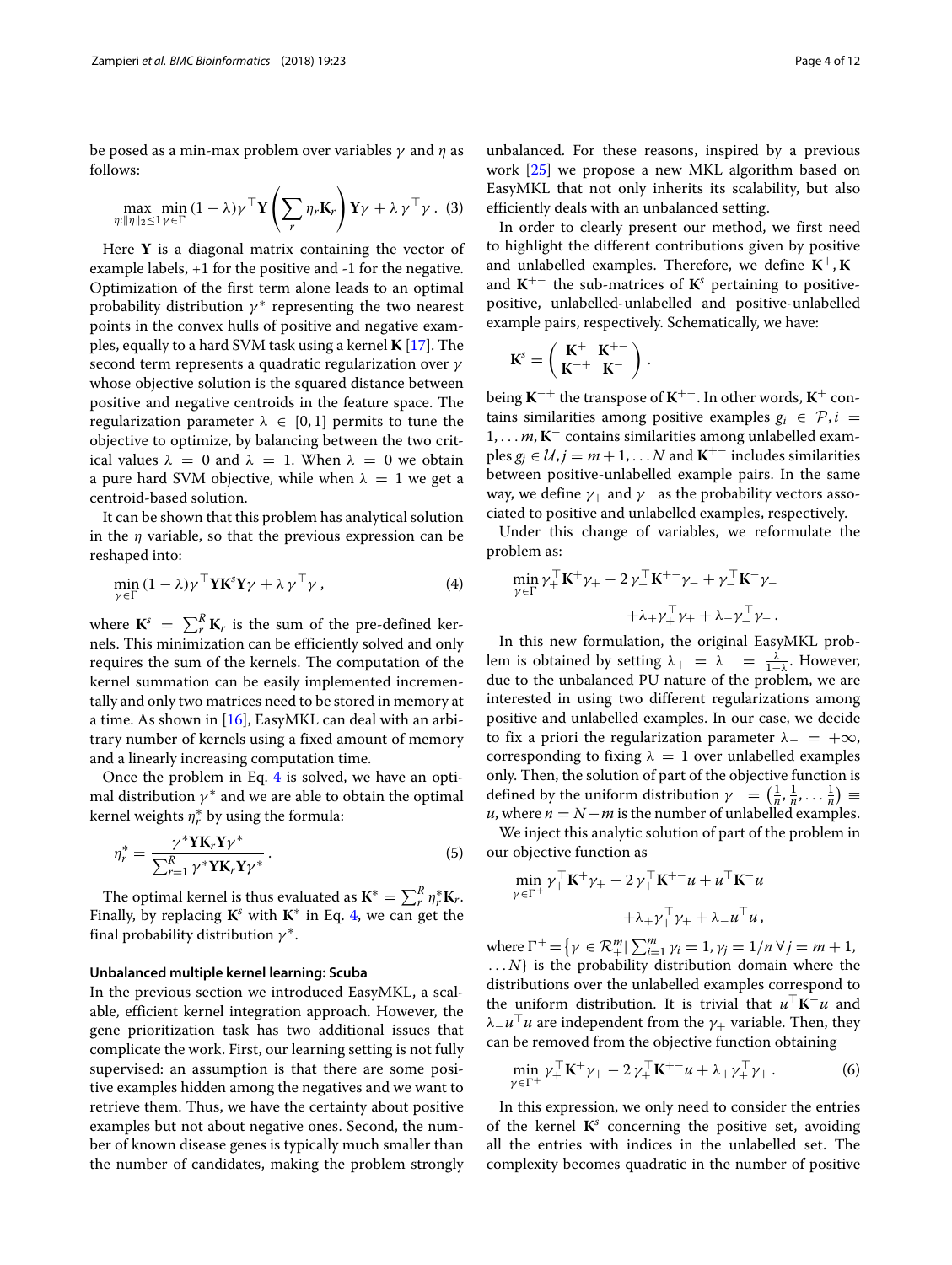examples *m*, which is always much smaller than the number of examples to prioritize. Moreover, this algorithm still depends linearly on the number of kernels *R* and the overall time complexity is then  $\mathcal{O}(m^2 \cdot R)$ . In this way, we greatly simplify the optimization problem, while being able to take into account the diverse amount of noise present in positive and unlabelled example sets.

Like in the previous section, after solving the problem of Eq. [6](#page-3-1) we use Eq. [5](#page-3-2) to compute the optimal kernel weights  $η<sub>r</sub><sup>*</sup>$ . Next, we solve again the Scuba optimization problem to get the final optimal probability distribution  $\gamma^*$ . Test genes are evaluated by taking the weighted sum over all rectangular test kernel matrices  $\mathbf{K}_r^t$ , where rows and columns represent test and training genes respectively. In formula:

$$
\mathbf{K}^{t*} = \sum_{r=1}^R \eta_r^* \mathbf{K}_r^t,
$$

The likelihood of association to the disease for any test gene *gi* is given by the score *si* defined as

$$
s_i = \sum_j y_j \gamma_j^* \mathbf{K}_{ij}^{t*} \,, \tag{7}
$$

where  $y_j$  and  $\gamma_j^*$  are the label and optimal weight of any training example  $g_j$  and  $\mathbf{K}_{ij}^{t*}$  is the optimal kernel value between  $g_i$  and the test gene  $g_i$ . In other words,  $s_i$  is the weighted sum over the similarities between the test gene *gi* and all genes in the training set. Once we get the scores for test genes, they can be prioritized based on their score values.

## **Base kernels selection**

We leverage the scalability achieved by the new algorithm to ease the optimization of base kernels. As a general practical case, we start from a set of data sources  $S =$  $\{S_1, S_2, \ldots, S_L\}$  representing various levels of biological information. We first construct a set of corresponding graphs derived from the set of data sources *S* to obtain a set of graphs  $\mathcal{T} = \{G_1, G_2, \ldots, G_L\}$ . We then apply different kernels with different parameter values on each  $G_i \in \mathcal{T}$ . As a consequence, for each graph  $G_i$ , we get a set of kernel matrices  $\mathcal{K}_i = \{K_{i1}, K_{i2}, \ldots, K_{iH}\}\$ . By collecting all kernels from all  $K_i$ , we achieve a final kernel matrix set  $K$  comprising  $L \cdot H$  matrices. Next, all matrices in  $K$  and gene sets  $P$  and  $U$  are fed into Scuba to obtain the optimal kernel **K**∗. In this way, we directly use MKL to perform an automatic selection of optimal kernel parameters. The final kernel and the disease gene set  $P$  are then employed to train a model, which is used to generate a score list for candidate genes in  $U$  through Eq. [7.](#page-4-0) The score assigned to a candidate expresses the likelihood of it being associated to the disease.

## **Experimental workflow**

We employed Scuba to prioritize candidate genes starting from multiple gene networks, obtained by various data sources. We transformed every network by means of multiple graph node kernels as explained in the previous section. In the cross-validation experimental setting we used MEDK to estimate the similarity among genes, just like in  $[18]$ . In the unbiased setting we used MDK and RLK, selected by validating on training sets.

In both settings, we fixed the number of kernel matrices per data source  $H = 3$  and learned the regularization parameter  $\lambda_+$  by employing k-fold cross validation on the training set, using the the grid of values  $\{0, 0.1, 0.2, \ldots, 1\}$ . Kernel parameter values were set as follows: {0.01, 0.04, 0.07} for MEDK, as suggested in [\[26\]](#page-10-24) and used in [\[22\]](#page-10-20), {2, 4, 6} for MDK and {1, 10, 100} for RLK, as suggested in [\[23\]](#page-10-21).

## **Data sources**

<span id="page-4-0"></span>We employed several biological data sources to test Scuba, presented in the following.

- **Human protein reference database** (**HPRD**) [\[27\]](#page-10-25). The HPRD resource provides protein interaction data which we implement as an unweighted graph, where genes are linked if their corresponding proteins interact.
- **BioGPS** [\[28\]](#page-10-26). It contains expression profiles for 79 human tissues, which are measured by using the Affymetrix U133A array. Gene co-expression, defined by pairwise Pearson correlation coefficients (PCC), is used to build an unweighted graph. A pair of genes are linked by an edge if the PCC value is larger than 0.5.
- **Pathways**. Pathway datasets are obtained from the database of KEGG [\[29\]](#page-10-27), Reactome [\[30\]](#page-10-28), PharmGKB [\[31\]](#page-10-29) and PID [\[32\]](#page-10-30), which contain 280, 1469, 99 and 2679 pathways, respectively. A pathway co-participation network is constructed by connecting genes that co-participate in any pathway.
- **String** [\[33\]](#page-10-31). The String database gathers protein information covering seven levels of evidence: genomic proximity in procaryotes, fused genes, co-occurrence in organisms, co-expression, experimentally validated physical interactions, external databases and text mining. Overall, these aspects focus on functional relationships that can be seen as edges of a weighted graph, where the weight is given by the reliability of that relationship. To perform the unbiased evaluation we employed the version 8.2 of String, from which we extracted functional links among 17,078 human genes.

The first three datasets were obtained directly from Chen et al. [\[18\]](#page-10-16), already preprocessed in such a way that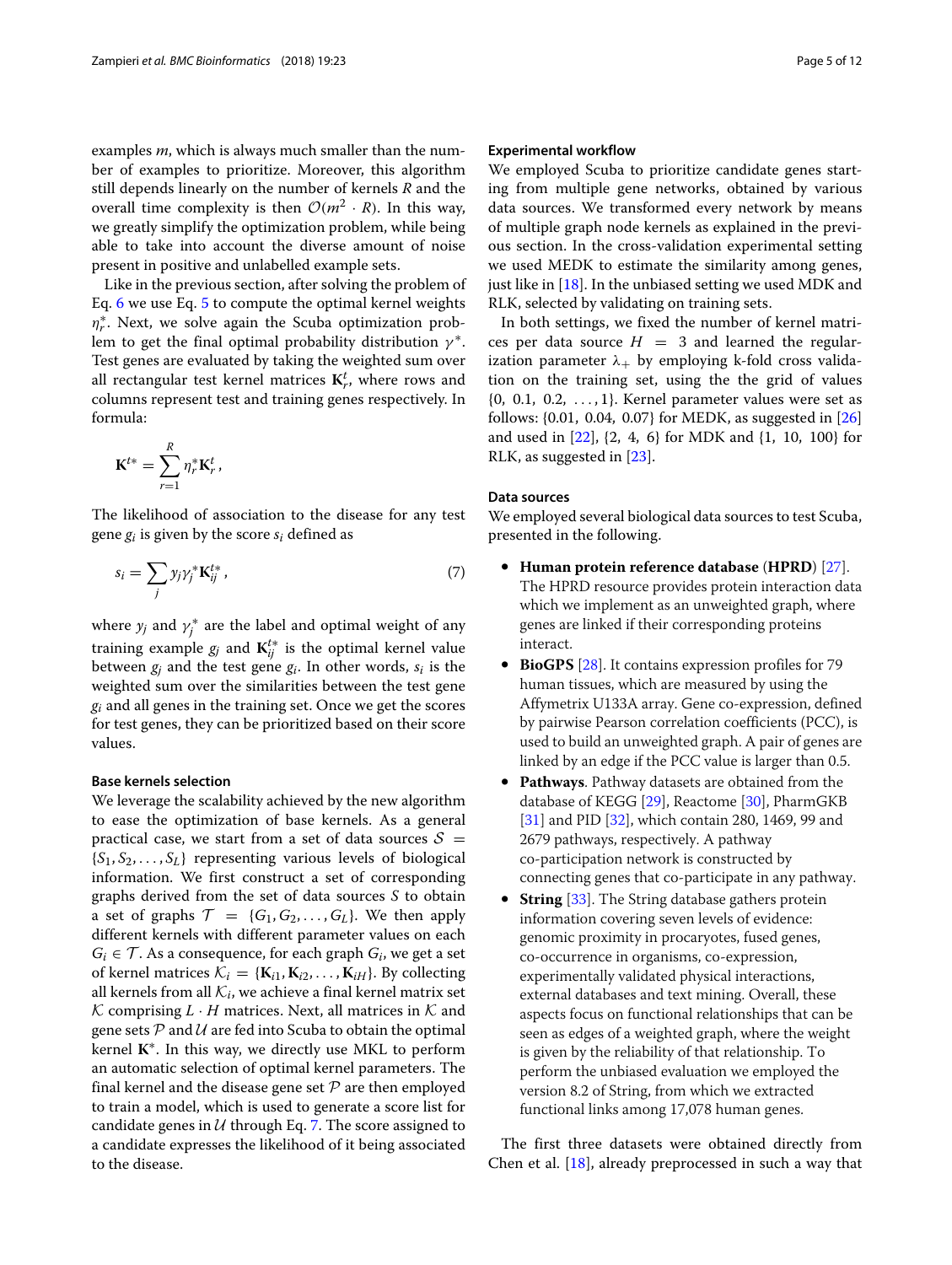all of them represent exactly the same 7311 genes. We employed this data without any further processing.

Known gene-disease associations employed in the cross-validation experimental setting were taken from a work of Goh et al. which defines classes of related diseases [\[34\]](#page-10-32). Training and candidate gene sets used in the second set of experiments (["Unbiased evaluation"](#page-5-0) section) were obtained from the supplementary material of the unbiased evaluation of gene prioritization tools performed by Börnigen et al. [\[20\]](#page-10-18). Finally, gene-disease associations from the Human Phenotype Ontology were used, belonging to builds 29 and 117 [\[35\]](#page-10-33).

## **Other kernel-based gene prioritization methods**

We compare Scuba with other two kernel methods for gene prioritization. The first one implements a one class approach to MKL, slightly modifying the formulation of the method of De Bie et al.  $[11]$ . In the corresponding work [\[12\]](#page-10-34), authors show that this newer approach reaches higher performances in ranking. In the following, we refer to it as MKL1class. The second method we consider is ProDiGe, a PU approach that combines MKL and multitask learning [\[13\]](#page-10-12). We focus on its first version without multitask learning, as our purpose is to study performances in terms of the MKL framework. We ran ProDiGe using the default parameters indicated in the corresponding paper: number of bagging iterations  $B = 30$  and regularization parameter  $C = 1$ . In the same way, we set the regularization parameter  $v = 0.5$  for MKL1class.

## **Results**

In this section, we describe the tests made to evaluate our proposed method, which follow two different experimental procedures. In the first setting, we aim at estimating Scuba performance in a standard validation framework. In the second setting we evaluate it by an unbiased approach, making a comparison with prioritization tools available on the web and with two state-of-the-art kernel-based methods.

## **Cross-validation**

As a first evaluation of Scuba, we followed the experimental protocol used by Chen et al. to test predictive performance of other prioritization methods [\[18\]](#page-10-16). In this setting, we employed three data sets: BioGPS, HPRD and Pathways, which we borrowed from the authors of the work. To perform the experiments, we employed known gene-disease associations from OMIM, grouped into 20 classes on the basis of disease relatedness by Goh et al. [\[34\]](#page-10-32). Among those classes we selected the 12 with at least 30 confirmed genes. We then built a training set consisting of a positive set  $P$  and an unlabelled set  $U$  for each of them.  $P$  contains all its disease gene members.  $U$  is constructed by randomly picking genes from known disease

genes such that  $|U| = \frac{1}{2}|\mathcal{P}|$ . The unlabelled genes relate to at least one disease class, but do not relate to the current class. We chose the genes in  $U$  from the other disease genes because we assumed that they were less likely to be associated to the considered class. In fact, disease genes are generally more studied and a potential association has more chances to have already been identified.

After that, leave-one-out cross validation was used to evaluate the performance of the algorithm. Iteratively, every gene in the training set was selected to be the test gene and the remaining genes in  $P$  and  $U$  were used to train the model. Once the model was trained, a score list for the test gene and all genes associated to no disease was computed. Then, we computed a decision score for each test gene representing the percentage of candidate genes ranked lower than it. We collected all decision scores for every gene in all disease classes to form a global decision score list. The performance of Scuba was measured by calculating the area under the curve (AUC) in the receiveroperating-characteristic plot obtained from the decision score list. The AUC expresses the probability that a randomly chosen disease gene is ranked above a randomly picked non-disease gene for any disease class.

Table [1](#page-5-1) illustrates the performance of different techniques in this experimental setting reported by Chen et al. [\[18\]](#page-10-16), and the performance of our proposed method. In the second column we show the significance of the difference between reported AUCs and Scuba AUC, assessed by means of separate pairwise comparisons (i.e. we control the comparison-wise error rate), according to the statistical test proposed by Hanley and McNeil in [\[36\]](#page-10-35). Scuba performs significantly better than the other methods, getting an AUC around 3.6% greater than the second best performing technique, F3PC.

## <span id="page-5-0"></span>**Unbiased evaluation**

Although the previous evaluation is useful to compare Scuba with other methods, predictive performance in cross-validation experiments may be inflated compared to real applications. Indeed, the retrieval of known disease genes can be facilitated by various means. One mean

<span id="page-5-1"></span>

| Table 1 The performance of different techniques in the             |  |
|--------------------------------------------------------------------|--|
| experimental setting of Chen et al. [18] expressed in terms of AUC |  |

| Method            | <b>AUC</b> | $p$ -value             |
|-------------------|------------|------------------------|
| Scuba             | 0.876      |                        |
| F3PC [18]         | 0.830      | $1.39 \cdot 10^{-4}$ * |
| MRF [22]          | 0.731      | $< 10^{-6}$ *          |
| DIR [26]          | 0.716      | $< 10^{-6}$ *          |
| GeneWanderer [43] | 0.711      | $< 10^{-6}$ *          |
|                   |            |                        |

Except for our proposed method Scuba, these results were taken from that work. The p-values indicate significance of the pairwise AUC differences with respect to Scuba AUC [\[36\]](#page-10-35). Asterisks indicate significance of the test (p-value < 0.05)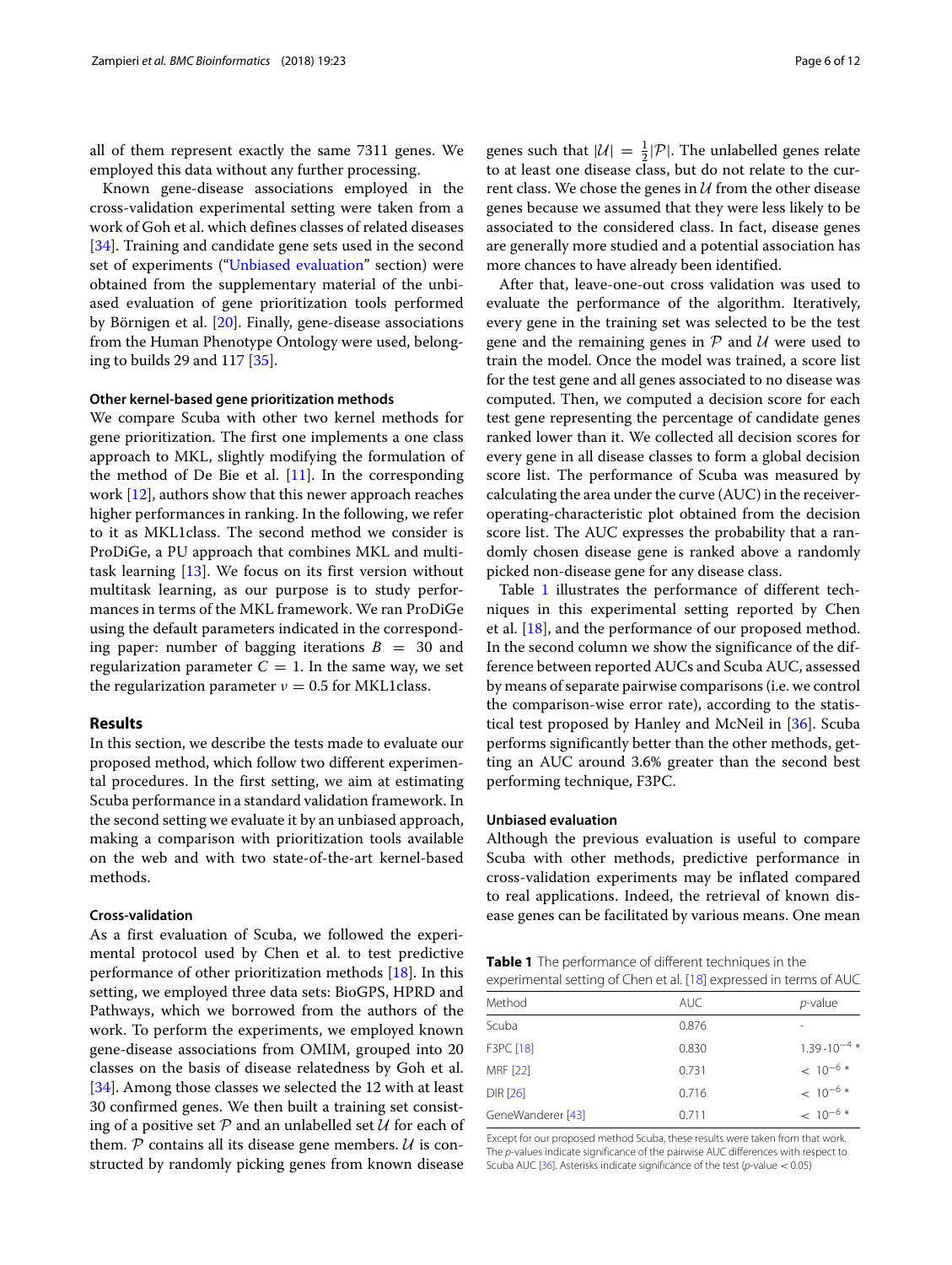is the crosstalk between data repositories: for example, KEGG [\[29\]](#page-10-27) draws its information also from medical literature. Moreover, often the discovery of the link between a gene and a disease coincides with the discovery of a functional annotation or of a molecular interaction. In practice, instead, researchers are interested in novel associations, which in most cases are harder to find due to a lack of information around them.

In order to achieve a thorough evaluation of Scuba, we tested it in a more realistic setting, following the work of Börnigen et al. [\[20\]](#page-10-18). In this study, eight gene prioritization web tools were benchmarked as follows. Newly discovered gene-disease associations were collected over a timespan of six months, gathering 42 test genes associated to a range of disorders. As soon as a new association was discovered, each web tool was queried with a disorder-specific set of positive genes  $P$  to prioritize a set of candidates  $U$  containing the corresponding test gene (or to prioritize the whole genome where possible). In other words, the test gene was treated as unlabelled to simulate the re-discovery of its association with the disease. Rank positions of the 42 test genes were ultimately used to assess the ability of the tools to successfully prioritize disease genes. The idea behind this procedure is to anticipate the integration of the associations in the data sources and so avoid biased predictions.

In order to test Scuba in this setting, we backdated our data to a time prior to May 15, 2010 by employing String v8.2 data  $[33]$ . After that, we recovered positive sets and test genes from the original publication and we followed its experimental protocol as follows [\[20\]](#page-10-18). We performed prioritizations for each test gene in two distinct cases: genome-wide and candidate set-based prioritizations. In any genome-wide prioritization all genes in the String dataset - except those in  $P$  - belong to  $U$  and were prioritized. In any candidate set-based prioritization, the set of candidates  $U$  was constructed by considering all genes with Ensembl [\[37\]](#page-10-36) gene identifier within the chromosomal regions around the test gene, in order to get on average 100 candidates. In both cases, we normalized the ranking positions over the total number of considered genes in order to get median, mean and standard deviation of the normalized ranks for test genes. We also computed the true positive rate (TPR) relatively to some representative thresholds (5%, 10% and 30% of the ranking) and the AUC obtained by averaging over the 42 prioritizations.

Along with Scuba, we evaluated in this setting also MKL1class  $[12]$  and ProDiGe  $[13]$ , two state-of-the-art kernel based gene prioritization methods. In Table [2](#page-6-0) it is possible to see performances for all three methods. The significance of rank median differences between Scuba and competing methods was assessed by Wilcoxon signed rank tests, one for each comparison. At a significance threshold of 0.05, Scuba achieves significantly higher performances in genome-wide tasks compared to both baselines. In the candidate set-based setting, it performs significantly better than ProDiGe and better, although not significantly, than MKL1class. These differences can be visually appreciated in Fig. [1,](#page-7-0) where we compare the rank distributions of test genes obtained by the three methods. Scuba and MKL1class present moderate rank differences, particularly in the central region of the ranks. On the other hand, differences between Scuba and ProDiGe are smaller (Pearson  $r = 0.98$  in both cases) and almost all in favour of Scuba.

In Table [3](#page-8-0) we show results for Scuba compared to the results obtained in the work of Börnigen et al., pertaining to eight prioritization systems [\[20\]](#page-10-18). In genome-wide predictions, Scuba dominates over the other tools. On predictions over smaller candidate sets, it is still competitive although best results are achieved by GeneDistiller [\[38\]](#page-10-37), Endeavour [\[39\]](#page-10-38) and ToppGene [\[40\]](#page-10-39). It is important to underline that in this case considered tools rely

<span id="page-6-0"></span>

| Tool/Method                                | Rank<br>median | Rank<br>average   | TPR in top<br>5% (%) | TPR in top<br>10% (%) | TPR in top<br>30% (%) | <b>AUC</b> | Rank difference<br>$p$ -value |
|--------------------------------------------|----------------|-------------------|----------------------|-----------------------|-----------------------|------------|-------------------------------|
| Genome-wide prioritization methods         |                |                   |                      |                       |                       |            |                               |
| Scuba                                      | 10.55          | $20.48 \pm 23.53$ | 33.3                 | 47.6                  | 78.6                  | 0.80       | $\overline{\phantom{a}}$      |
| MKL1class [12]                             | 13.30          | $23.42 \pm 23.23$ | 21.4                 | 47.6                  | 69.0                  | 0.77       | $2.5 \cdot 10^{-2}$ *         |
| ProDiGe [13]                               | 11.73          | $24.45 \pm 27.33$ | 31.0                 | 45.2                  | 71.4                  | 0.76       | $3.0 \cdot 10^{-7}$ *         |
| Candidate set-based prioritization methods |                |                   |                      |                       |                       |            |                               |
| Scuba                                      | 12.95          | $23.32 \pm 25.46$ | 28.6                 | 45.2                  | 73.8                  | 0.78       | ٠                             |
| MKL1class [12]                             | 15.07          | $25.63 \pm 24.73$ | 23.8                 | 40.5                  | 61.9                  | 0.76       | $9.7 \cdot 10^{-2}$           |
| ProDiGe [13]                               | 14.41          | $26.39 \pm 29.09$ | 26.2                 | 40.5                  | 71.4                  | 0.75       | $2.7 \cdot 10^{-3}$ *         |

**Table 2** Performances of Scuba, MKL1class and ProDiGe in the unbiased setting of Börnigen et al. [\[20\]](#page-10-18)

Values refer to predictions on all the 42 gene-disease associations. Rank difference p-values were obtained using Wilcoxon signed rank tests comparing separately Scuba/MKL1class and Scuba/ProDiGe ranks differences. Asterisks indicate significance of the tests at a threshold of 0.05

Italics indicates the top ranking score of each column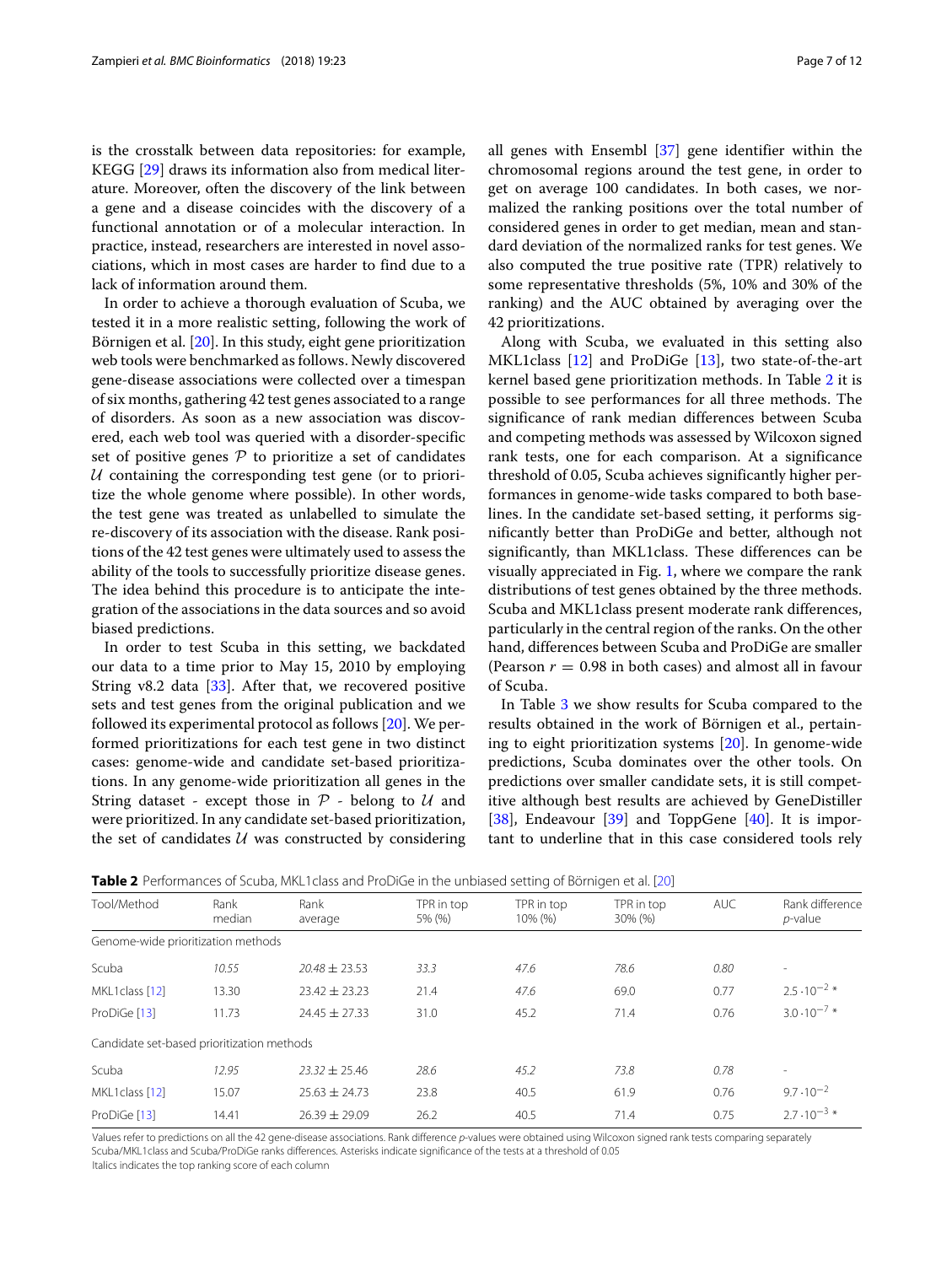

<span id="page-7-0"></span>its associated p-value

on different data sources, so we are comparing different prioritization systems rather different algorithms. Furthermore, tools are in some cases unable to provide an answer to a given task, depending on the underlying data sources (for more details see the original work [\[20\]](#page-10-18)). We report the fraction of prioritizations on which tools are actually evaluated as response rate. This table has the purpose of showing the potentiality of Scuba relatively to what is easily accessible by non-bioinformaticians. However, since we used the String data for instance Scuba is directly comparable with Pinta [\[20,](#page-10-18) [41\]](#page-10-40).

Next, we expanded this validation by employing gene-phenotype annotations derived from the Human Phenotype Ontology (HPO) [\[35\]](#page-10-33). This resource gathers information from several databases and makes available its monthly updates, permitting to trace the annotations history. We downloaded the HPO build 29 - dating March 2013 - and build 117 of February 2017. We compared the two annotations corresponding to these versions of HPO and extracted the gene-phenotype associations that were added in this time gap. We concentrated on phenotypes relative to the multifactorial diseases covered in the previous analysis, that could possibly have some previously undiscovered associations. We thus analyzed how the obtained genes are ranked in genome-wide prioritizations of the previous analysis, applying the same performance measures as before. The outcome is an analogous evaluation, but this time target genes are those extracted from HPO.

In Table [4](#page-8-1) results for Scuba, MKL1class and ProDiGe are shown. We can observe a slightly different trend compared to previous results, with Scuba and ProDiGe having very close performance and MKL1class being significantly worse than Scuba. As a confirmation, in Fig. [1](#page-7-0) we can see that there is no clear difference between test genes rank distributions for Scuba and ProDiGe. Instead, MKL1class ranks several test genes neatly lower compared to Scuba, with the associated Pearson correlation coefficient dropping to  $r = 0.85$ .

## **Discussion**

Gene prioritization is progressively becoming essential in molecular biology studies. In fact, we are assisting to a continuous proliferation of a variety of *omic* data brought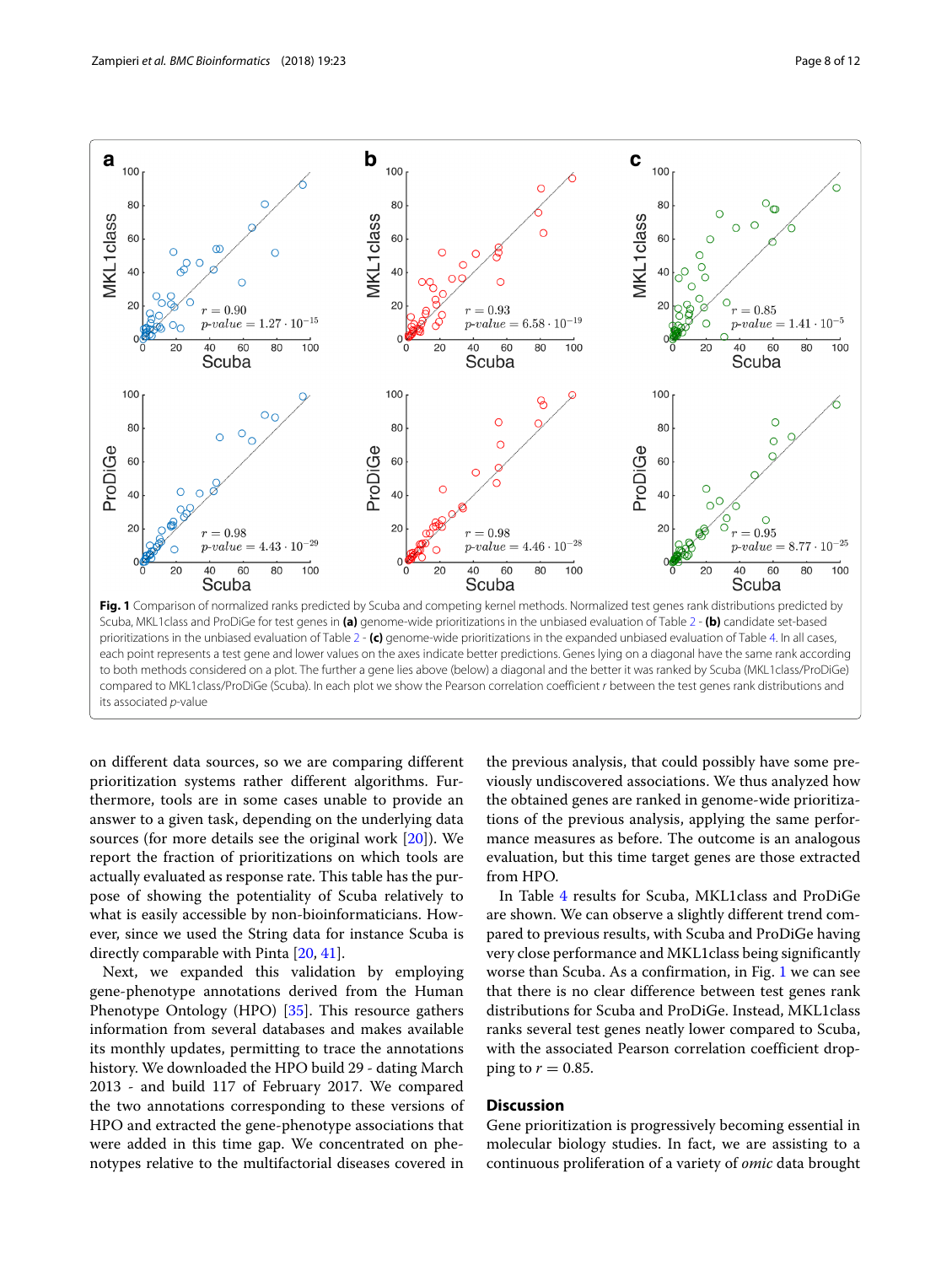<span id="page-8-0"></span>

| Table 3 Performances of Scuba and of some gene prioritization web tools in the unbiased setting of Börnigen et al. [20] |  |  |  |
|-------------------------------------------------------------------------------------------------------------------------|--|--|--|
|-------------------------------------------------------------------------------------------------------------------------|--|--|--|

| Tool/Method                                | Response<br>rate $(\%)$ | Rank<br>median     | Rank<br>average                | TPR in top<br>5% (%) | TPR in top<br>10% (%) | TPR in top<br>30% (%) | <b>AUC</b>        |
|--------------------------------------------|-------------------------|--------------------|--------------------------------|----------------------|-----------------------|-----------------------|-------------------|
| Genome-wide prioritization methods         |                         |                    |                                |                      |                       |                       |                   |
| Scuba                                      | 100                     | 10.55              | $20.48 \pm 23.53$              | 33.3                 | 47.6                  | 78.6                  | 0.80              |
| Candid [44]                                | 100                     | 18.10              | $27.35 \pm 24.62$              | 21.4                 | 33.3                  | 64.3                  | 0.73              |
| Endeavour [39]                             | 100                     | 15.49              | $21.47 \pm 22.37$              | 28.6                 | 38.1                  | 71.4                  | 0.79              |
| Pinta [41]                                 | 100                     | 19.03              | $23.52 \pm 23.58$              | 26.2                 | 31.0                  | 71.4                  | 0.77              |
| Candidate set-based prioritization methods |                         |                    |                                |                      |                       |                       |                   |
| Scuba                                      | 100                     | 12.95              | $23.32 \pm 25.46$              | 28.6                 | 45.2                  | 73.8                  | 0.78              |
| Suspects [45]                              | 88.9 <sup>a</sup>       | 12.77 <sup>a</sup> | $24.64 \pm 26.42$ <sup>a</sup> | 33.3 <sup>a</sup>    | 33.3 <sup>a</sup>     | 63.0 <sup>a</sup>     | 0.76 <sup>a</sup> |
| ToppGene [40]                              | 97.6                    | 16.80              | $34.53 \pm 35.31$              | 35.7                 | 42.9                  | 52.4                  | 0.66              |
| GeneWanderer-RW [43]                       | 88.1                    | 22.10              | $29.55 \pm 26.28$              | 16.7                 | 26.2                  | 61.9                  | 0.71              |
| Posmed-KS [46]                             | 47.6                    | 31.44              | $42.07 \pm 30.98$              | 4.7                  | 7.1                   | 23.8                  | 0.58              |
| GeneDistiller [38]                         | 97.6                    | 11.11              | $15.37 \pm 13.77$              | 26.2                 | 47.6                  | 78.6                  | 0.85              |
| Endeavour [39]                             | 100                     | 11.16              | $18.41 \pm 21.39$              | 26.2                 | 42.9                  | 90.5                  | 0.82              |
| Pinta [41]                                 | 100                     | 18.87              | $25.23 \pm 24.72$              | 28.6                 | 31.0                  | 71.4                  | 0.75              |
|                                            |                         |                    |                                |                      |                       |                       |                   |

Response rate is the percentage of gene-disease associations considered by each tool. Values for Suspects were computed on the first 27 associations only (highlighted by a) Italics indicates the top ranking score of each column

by technological advances. In the near future it is then likely that more heterogeneous knowledge will have to be combined. Moreover, the classes of biological agents to be prioritized are going to enlarge. For instance, we are only beginning to understand the complex regulation machinery involving non-coding RNA and epigenetic agents. It is estimated that around 90.000 human long non coding genes exist, whose functional implications are progressively emerging [\[42\]](#page-11-4). Facing these challenges, the development of novel methods is still strongly needed in order to enhance predictive power and efficiency.

Compared to the considered benchmark kernel methods - MKL1class and ProDiGe - Scuba has some important advantages. ProDiGe is one of the first proposed kernel-based PU learning method for gene prioritization [\[13\]](#page-10-12). It implements a PU learning strategy based on a biased SVM, which over-weights positive examples during training. In order to reach scalability to large datasets, it leverages a bagging procedure. Like ProDiGe, Scuba implements a learning strategy based on a binary classification set up, but from a different perspective. In a PU problem, the information on positive labels is assumed secure, while the information on negative labels is not. In terms of margin optimization, this translates in unbalanced entropy on the probability distributions associated to the two sets of training examples. It is then required to regularize more on the unlabelled class - having higher entropy - and in the limit of maximum uncertainty we get the uniform distribution.

MKL1class implements another effective approach for data integration, namely single class learning. This means that the model is obtained solely based on the distribution of known disease genes, disregarding unlabelled ones. Scuba has enhanced scalability compared to MKL1class, as it involves the optimization of the 1-norm of the margin vector from the different kernels. In contrast, MKL1class optimizes its 2-norm, which is more computationally demanding. Importantly, another distinctive feature of

<span id="page-8-1"></span>

| Method                      | Rank<br>median | Rank<br>average   | TPR in top<br>1% (%) | TPR in top<br>5% (%) | TPR in top<br>10% (%) | TPR in top<br>30% (%) | <b>AUC</b> | Rank difference<br><i>p</i> -value |
|-----------------------------|----------------|-------------------|----------------------|----------------------|-----------------------|-----------------------|------------|------------------------------------|
| Genome-wide prioritizations |                |                   |                      |                      |                       |                       |            |                                    |
| Scuba                       | 8.13           | $17.45 \pm 22.33$ | 10.4                 | 41.7                 | 58.3                  | 79.2                  | 0.83       | -                                  |
| MKL1class [12]              | 14.28          | $25.79 + 26.96$   | 2.1                  | 27.1                 | 45.8                  | 66.7                  | 0.74       | 1.2 $\cdot$ 10 <sup>-5</sup> *     |
| ProDiGe [13]                | 7.89           | $18.40 + 23.77$   | 10.4                 | 43.8                 | 54.2                  | 79.2                  | 0.82       | $9.5 \cdot 10^{-2}$                |

Values refer to predictions on 48 gene-disease associations. Rank difference p-values were obtained using Wilcoxon signed rank tests comparing separately Scuba/MKL1class and Scuba/ProDiGe ranks differences. Asterisks indicate significance of the tests at a threshold of 0.05

Italics indicates the top ranking score of each column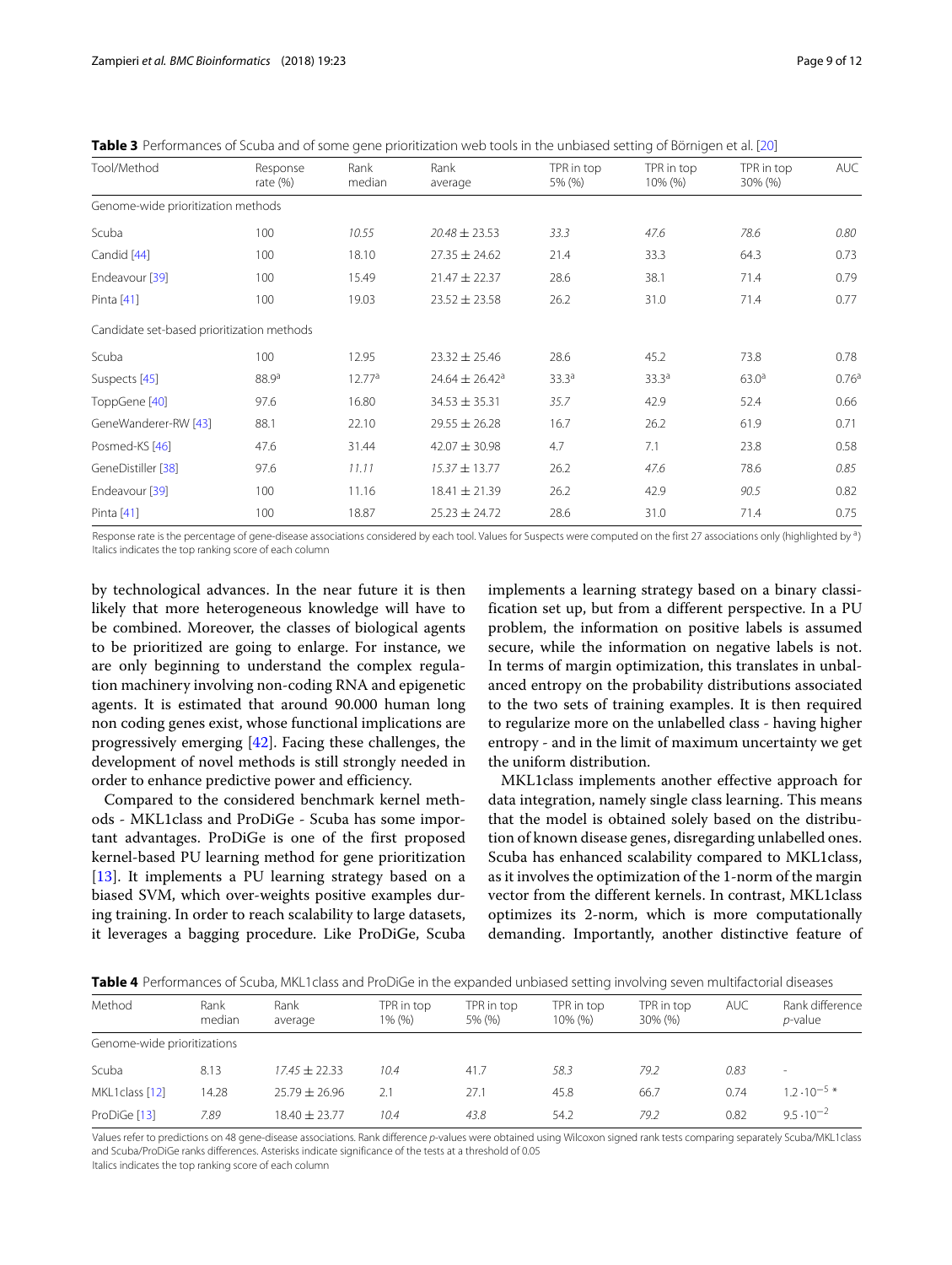Scuba is a time complexity dependent on the number of positive examples and not on the number of total examples. As a consequence, Scuba can exploit the information on the whole data distribution and at the same time scale to large datasets without the need of sub-sampling the examples. This may be of great advantage as typically disease genes are orders of magnitude less numerous than the candidates.

Results from two different evaluation settings show that our proposed method Scuba outperforms many existing methods, particularly in genome-wide analyses. Compared to the two considered existing kernel-based methods, Scuba performances (considering AUC) are always higher, and often significantly higher. Moreover, Scuba has two main levels of scalability that make it particularly suitable for gene prioritization:

- **Scalability on number of kernels**: Scuba is able to deal with a large number of kernels defined on different data sources. As a consequence, it can be useful to get a more unified view of the problem and to build more powerful predicting models.
- **Scalability on number of training examples**: In typical gene prioritization problems, the number of known disease genes is much smaller than the number of candidates. Scuba is designed to efficiently deal with unbalanced settings and at the same time take advantage of the whole candidates distribution.

Altogether, our results show that Scuba is a valuable tool to achieve efficient prioritizations, especially in largescale investigations. A detailed overview on the validation results for single diseases is available in Additional file [1:](#page-9-0) Tables S1, S3, S4.

Finally, as it is visible in Additional file [1:](#page-9-0) Table S2, performance with multiple kernels might be close to those with single kernels. Nevertheless, feeding multiple kernels into Scuba alleviates the issue of choosing appropriate kernels for each data source, as implemented in our work. Importantly, this strategy can also provide multiple views on the same data and possibly increase performance. Nevertheless caution must be paid since the more kernels are combined and the more parameters have to be learned, thus increasing the risk of over-fitting. We advice then to moderate the number of kernel matrices generated from each data source.

## **Conclusion**

In this work, we propose a novel computational kernelbased method to guide the identification of novel disease genes. Our method takes advantage of complementary biological knowledge by combining heterogeneous data sources. Every source can be transformed by appropriate kernel functions in order to take full advantage of its information. Our original algorithm is scalable relatively to the size of input data, number of kernel transformations employed and number of training examples. Experimental results support the thesis that Scuba is an effective approach and can be applied in various disease domains.

Scuba only requires a collection of input genes and optionally a set of candidate genes. The simple requirements make it applicable to a wide range of laboratory investigations. Furthermore, Scuba can be potentially employed also in other prioritization problems, as long as a PU approach and the integration of heterogeneous biological knowledge are needed.

## **Additional file**

<span id="page-9-0"></span>**[Additional file 1:](http://dx.doi.org/10.1186/s12859-018-2025-5) Supplementary Tables.** PDF file containing experimental results for individual diseases and different kernel combinations. (PDF 158 kb)

#### **Abbreviations**

AUC: Area under the receiver-operating-characteristic curve; DIR: Data integration rank; EasyMKL: Easy multiple kernel learning; F3PC: a logistic regression-based algorithm; HPO: Human phenotype ontology; HPRD: Human protein reference database; MDK: Markov diffusion kernel; MEDK: Markov exponential diffusion kernel; MKL: Multiple kernel learning; MRF: Markov random field; OMIM: Online Mendelian inheritance in man database; PCC: Pearson correlation coefficient; PU learning: Positive-unlabelled learning; RLK: Regularized Laplacian kernel; Scuba: Scalable Unbalanced gene prioritization; SVM: Support vector machine; TPR: True positive rate

## **Acknowledgements**

Not applicable.

#### **Funding**

This work was supported by the University of Padova, Strategic Project **BIOINFOGEN** 

### **Availability of data and materials**

The python code of the proposed algorithm is available in the GitHub repository at [https://github.com/gzampieri/Scuba.](https://github.com/gzampieri/Scuba) The networks used in cross-validation experiments were borrowed by the supporting data of [\[18\]](#page-10-16). The String dataset is available at [http://string-db.org/.](http://string-db.org/) Disease gene information was taken from the supplementary material of [\[20\]](#page-10-18) and [\[34\]](#page-10-32) and from the Human Phenotype Ontology archive at [https://github.com/Human-](https://github.com/Human-Phenotype-Ontology/HPO-archive)[Phenotype-Ontology/HPO-archive.](https://github.com/Human-Phenotype-Ontology/HPO-archive)

#### **Authors' contributions**

GZ and DTV equally contributed to the implementation of the methods, to performing the experiments and to writing the manuscript. MD designed the methods. NN contributed to the design of the methods and supervised the experiments. FA supervised the design of the methods. GV and AS supervised the whole work. All authors read and approved the final manuscript.

#### **Ethics approval and consent to participate**

Not applicable.

## **Consent for publication**

Not applicable.

#### **Competing interests**

The authors declare that they have no competing interests.

#### **Publisher's Note**

Springer Nature remains neutral with regard to jurisdictional claims in published maps and institutional affiliations.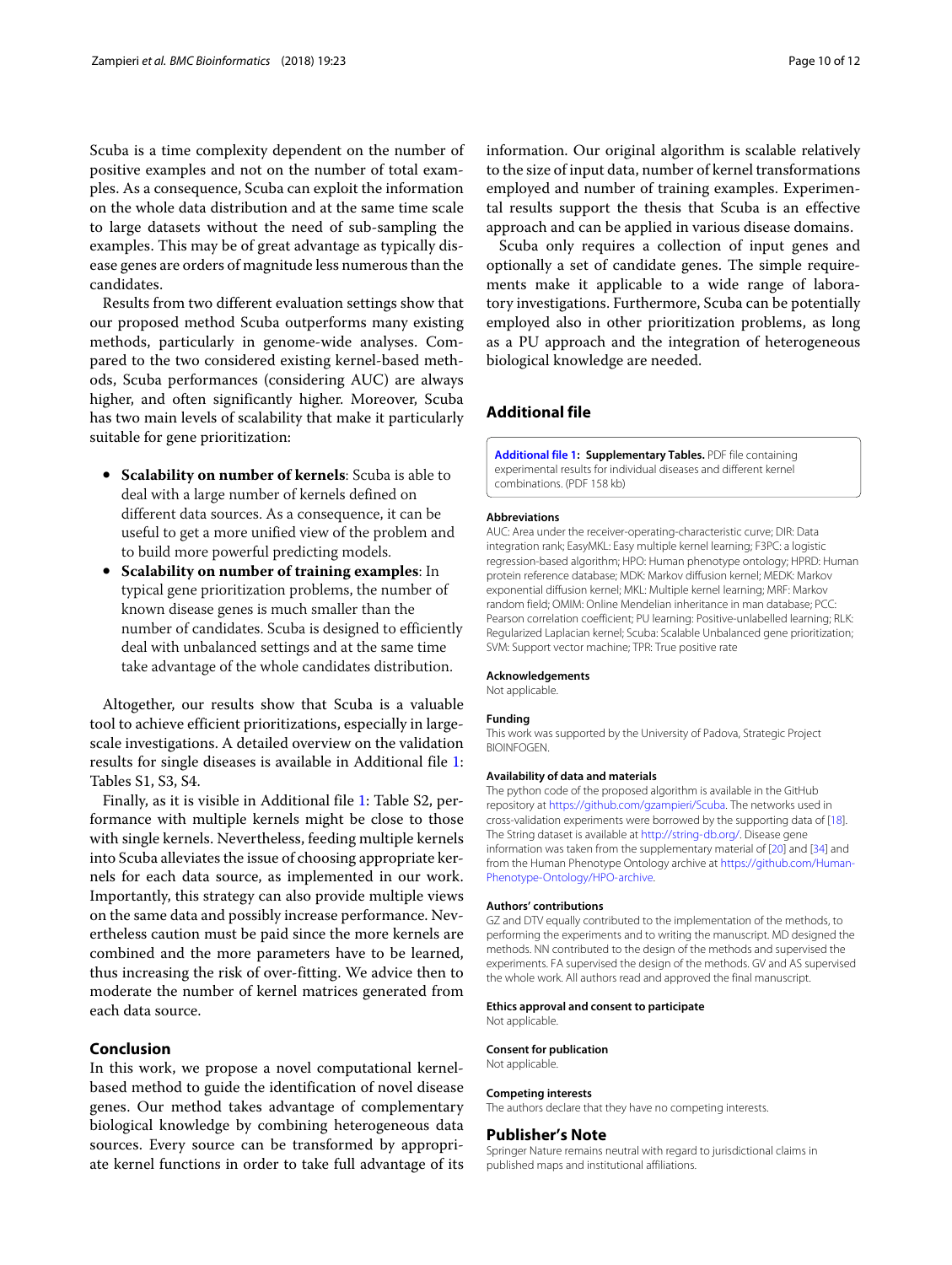#### **Author details**

<sup>1</sup> CRIBI Biotechnology Center, University of Padova, viale G. Colombo, 3, Padova, Italy. <sup>2</sup> Department of Women's and Children's Health, University of Padova, via Giustiniani, 3, Padova, Italy. <sup>3</sup> Department of Mathematics, University of Padova, via Trieste, 63, Padova, Italy. 4Istituto Italiano di Tecnologia, Via Morego, 30, Genoa, Italy. <sup>5</sup> Department of Biology, University of Padova, viale G. Colombo, 3, Padova, Italy.

## Received: 30 December 2016 Accepted: 15 January 2018 Published online: 25 January 2018

## **References**

- <span id="page-10-0"></span>1. Strachan T, Read A, Strachan T. Human Molecular Genetics. New York: Garland Science; 2011.
- <span id="page-10-1"></span>2. Botstein D, Risch N. Discovering genotypes underlying human phenotypes: past successes for mendelian disease, future approaches for complex disease. Nat Genet. 2003;33:22–37.
- <span id="page-10-2"></span>3. Online Mendelian Inheritance in Man. [http://omim.org/.](http://omim.org/) Accessed 21 Dec 2016.
- <span id="page-10-3"></span>Salgado D, Bellgard M, Desvignes J, Béroud C. How to identify pathogenic mutations among all those variations: Variant annotation and filtration in the genome sequencing era. Hum Mutat. 2016;37(12): 1272–82.
- <span id="page-10-4"></span>5. Moreau Y, Tranchevent L. Computational tools for prioritizing candidate genes: boosting disease gene discovery. Nat Rev Genet. 2012;13:523–36.
- <span id="page-10-5"></span>6. Ritchie M, Holzinger E, Li R, Pendergrass S, Kim D. Methods of integrating data to uncover genotype-phenotype interactions. Nat Rev Genet. 2015;16:85–97.
- <span id="page-10-6"></span>7. Shawe-Taylor J, Cristianini N. Kernel Methods for Pattern Analysis. New York: Cambridge University Press; 2004.
- <span id="page-10-7"></span>8. Gönen M, Alpaydın E. Multiple kernel learning algorithms. J Mach Learn Res. 2011;12:2211–68.
- <span id="page-10-8"></span>9. Wang X, Xing E, Schaid D. Kernel methods for large-scale genomic data analysis. Brief Bioinform. 2015;16(2):183–92.
- <span id="page-10-9"></span>10. Borgwardt K, Ong C, Schönauer S, Vishwanathan S, Smola A, Kriegel H. Protein function prediction via graph kernels. Bioinformatics. 2005;21(suppl 1):47–56.
- <span id="page-10-10"></span>11. De Bie T, Tranchevent L, van Oeffelen L, Moreau Y. Kernel-based data fusion for gene prioritization. Bioinformatics. 2007;23(13):125–32.
- <span id="page-10-34"></span>12. Yu S, Falck T, Daemen A, Tranchevent L, Suykens J, De Moor B, Moreau Y. L2-norm multiple kernel learning and its application to biomedical data fusion. BMC Bioinformatics. 2010;11(1):309.
- <span id="page-10-12"></span>13. Mordelet F, Vert J. Prodige: Prioritization of disease genes with multitask machine learning from positive and unlabeled examples. BMC Bioinformatics. 2011;12(1):389.
- <span id="page-10-11"></span>14. Zakeri P, Elshal S, Moreau Y. Gene prioritization through geometric-inspired kernel data fusion. In: 2015 IEEE International Conference on Bioinformatics and Biomedicine (BIBM). Washington, DC: IEEE; 2015. p. 1559–1565.
- <span id="page-10-13"></span>15. Chapelle O, Schölkopf B, Zien A. Semi-supervised Learning. Cambridge: MIT Press; 2006.
- <span id="page-10-14"></span>16. Aiolli F, Donini M. Easymkl: a scalable multiple kernel learning algorithm. Neurocomputing. 2015;169:215–24.
- <span id="page-10-15"></span>17. Aiolli F, Da San Martino G, Sperduti A. A kernel method for the optimization of the margin distribution. In: International Conference on Artificial Neural Networks. Prague: Springer Berlin Heidelberg; 2008. p. 16–27.
- <span id="page-10-16"></span>18. Chen B, Li M, Wang J, Shang X, Wu F. A fast and high performance multiple data integration algorithm for identifying human disease genes. BMC Med Genet. 2015;8(3):2.
- <span id="page-10-17"></span>19. Devijver P, Kittler J. Pattern Recognition: A Statistical Approach. London, GB: Prentice-Hall; 1982.
- <span id="page-10-18"></span>20. Börnigen D, Tranchevent L, Bonachela-Capdevila F, Devriendt K, De Moor B, De Causmaecker P, Moreau Y. An unbiased evaluation of gene prioritization tools. Bioinformatics. 2012;28(23):3081–8.
- <span id="page-10-19"></span>21. Kondor R, Lafferty J. Diffusion kernels on graphs and other discrete structures. In: Proceedings of the 19th International Conference on Machine Learning. Sydney: Morgan Kaufmann Publishers; 2002. p. 315–22.
- <span id="page-10-20"></span>22. Chen B, Li M, Wang J, Wu F. Disease gene identification by using graph kernels and markov random fields. Sci China Life Sci. 2014;57(11):1054–63.
- <span id="page-10-21"></span>23. Fouss F, Yen L, Pirotte A, Saerens M. An experimental investigation of graph kernels on a collaborative recommendation task. In: Sixth International Conference on Data Mining. Hong Kong: IEEE; 2006. p. 863–8.
- <span id="page-10-22"></span>24. Chebotarev P, Shamis E. The matrix-forest theorem and measuring relations in small social groups. Autom Remote Control. 1997;58(9): 1505–14.
- <span id="page-10-23"></span>25. Polato M, Aiolli F. Kernel based collaborative filtering for very large scale top-n item recommendation. In: Proceedings of the European Symposium on Artificial Neural Networks, Computational Intelligence and Machine Learning, ESANN. Bruges: i6doc; 2016. p. 11–16.
- <span id="page-10-24"></span>26. Chen Y, Wang W, Zhou Y, Shields R, Chanda SK, Elston RC, Li J. In silico gene prioritization by integrating multiple data sources. PLoS ONE. 2011;6(6):21137.
- <span id="page-10-25"></span>27. Keshava Prasad TS, Goel R, Kandasamy K, Keerthikumar S, Kumar S, Mathivanan S, Telikicherla D, Raju R, Shafreen B, Venugopal A, Balakrishnan L, Marimuthu A, Banerjee S, Somanathan DS, Sebastian A, Rani S, Ray S, Harrys Kishore CJ, Kanth S, Ahmed M, Kashyap MK, Mohmood R, Ramachandra YL, Krishna V, Abdul Rahiman B, Mohan S, Ranganathan P, Ramabadran S, Chaerkady R, Pandey A. Human protein reference database–2009 update. Nucleic Acids Res. 2009;37(Database issue):767–72.
- <span id="page-10-26"></span>28. Wu C, Orozco C, Boyer J, Leglise M, Goodale J, Batalov S, Hodge C, Haase J, Janes J, Huss J, Su A. Biogps: an extensible and customizable portal for querying and organizing gene annotation resources. Genome Biol. 2009;10(11):130.
- <span id="page-10-27"></span>29. Kanehisa M, Goto S. Kegg: Kyoto encyclopedia of genes and genomes. Nucleic Acids Res. 2000;28(1):27–30.
- <span id="page-10-28"></span>30. Vastrik I, D'Eustachio P, Schmidt E, Joshi-Tope G, Gopinath G, Croft D, de Bono B, Gillespie M, Jassal B, Lewis S, Matthews L, Wu G, Birney E, Stein L. Reactome: a knowledge base of biologic pathways and processes. Genome Biol. 2007;8(3):39.
- <span id="page-10-29"></span>31. Whirl-Carrillo M, McDonagh E, Hebert J, Gong L, Sangkuhl K, Thorn C, Altman R, Klein T. Pharmacogenomics knowledge for personalized medicine. Clin Pharmacol Ther. 2012;92(4):414–7.
- <span id="page-10-30"></span>32. Schaefer C, Anthony K, Krupa S, Buchoff J, Day M, Hannay T, Buetow K. Pid: the pathway interaction database. Nucleic Acids Res. 2008; 37(Database Issue):674–9.
- <span id="page-10-31"></span>33. Jensen L, Kuhn M, Stark M, Chaffron S, Creevey C, Muller J, Doerks T, Julien P, Roth A, Simonovic M, Bork P, von Mering C. String 8–a global view on proteins and their functional interactions in 630 organisms. Nucleic Acids Res. 2009;37(Database issue):412–6.
- <span id="page-10-32"></span>34. Goh K, Cusick M, Valle D, Childs B, Vidal M, Barabási A. The human disease network. Proc Natl Acad Sci. 2007;104(21):8685–90.
- <span id="page-10-33"></span>35. Köhler S, Vasilevsky NA, Engelstad M, Foster E, McMurry J, Aymé S, Baynam G, Bello SM, Boerkoel CF, Boycott KM, Brudno M, Buske OJ, Chinnery PF, Cipriani V, Connell LE, Dawkins HJ, DeMare LE, Devereau AD, de Vries BB, Firth HV, Freson K, Greene D, Hamosh A, Helbig I, Hum C, Jähn JA, James R, Krause R, Laulederkind SJF, Lochmüller H, Lyon GJ, Ogishima S, Olry A, Ouwehand WH, Pontikos N, Rath A, Schaefer F, Scott RH, Segal M, Sergouniotis PI, Sever R, Smith CL, Straub V, Thompson R, Turner C, Turro E, Veltman MW, Vulliamy T, Yu J, von Ziegenweidt J, Zankl A, Züchner S, Zemojtel T, Jacobsen JO, Groza T, Smedley D, Mungall CJ, Haendel M, Robinson PN. The human phenotype ontology in 2017. Proc Natl Acad Sci. 2017;45(D1):865.
- <span id="page-10-35"></span>36. Hanley J, McNeil B. The meaning and the use of the area under a receiver operating characteristic (roc) curve. Radiology. 1982;143:29–36.
- <span id="page-10-36"></span>37. Ensembl. [http://www.ensembl.org/.](http://www.ensembl.org/)
- <span id="page-10-37"></span>38. Seelow D, Schwarz J, Schuelke M. Genedistiller-distilling candidate genes from linkage intervals. PLoS ONE. 2008;3(12):3874.
- <span id="page-10-38"></span>39. Aerts S, Lambrechts D, Maity S, Van Loo P, Coessens B, De Smet F, Tranchevent L, De Moor B, Marynen P, Hassan B, Carmeliet P, Moreau Y. Gene prioritization through genomic data fusion. Nat Biotech. 2006;24(5): 537–44.
- <span id="page-10-39"></span>40. Chen J, Xu H, Aronow B, Jegga A. Improved human disease candidate gene prioritization using mouse phenotype. BMC Bioinformatics. 2007;8(1):392.
- <span id="page-10-40"></span>41. Nitsch D, Gonçalves J, Ojeda F, de Moor B, Moreau Y. Candidate gene prioritization by network analysis of differential expression using machine learning approaches. BMC Bioinformatics. 2010;11(1):460.